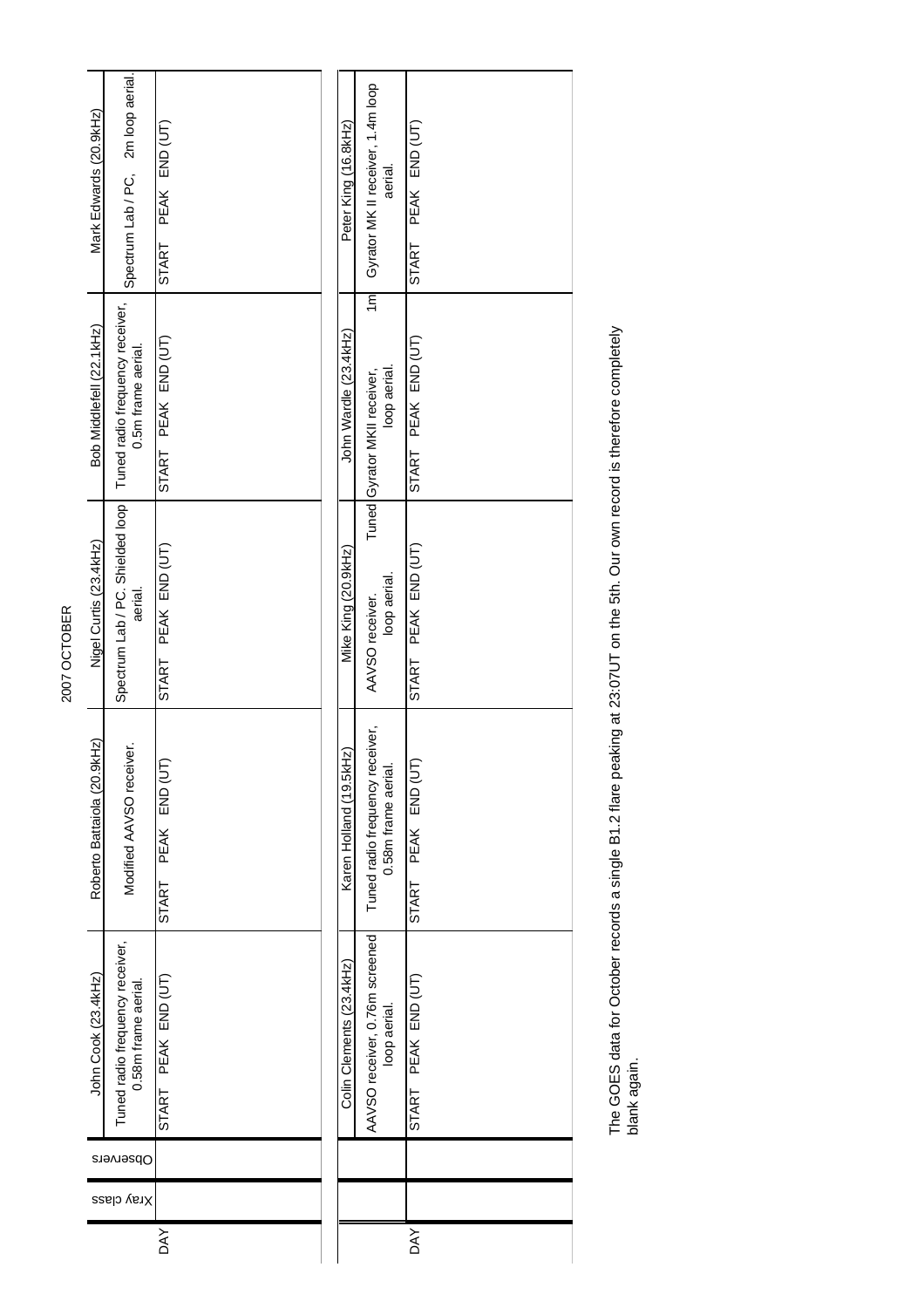## VLF flare activity 2005/7. **VLF flare activity 2005/7.**



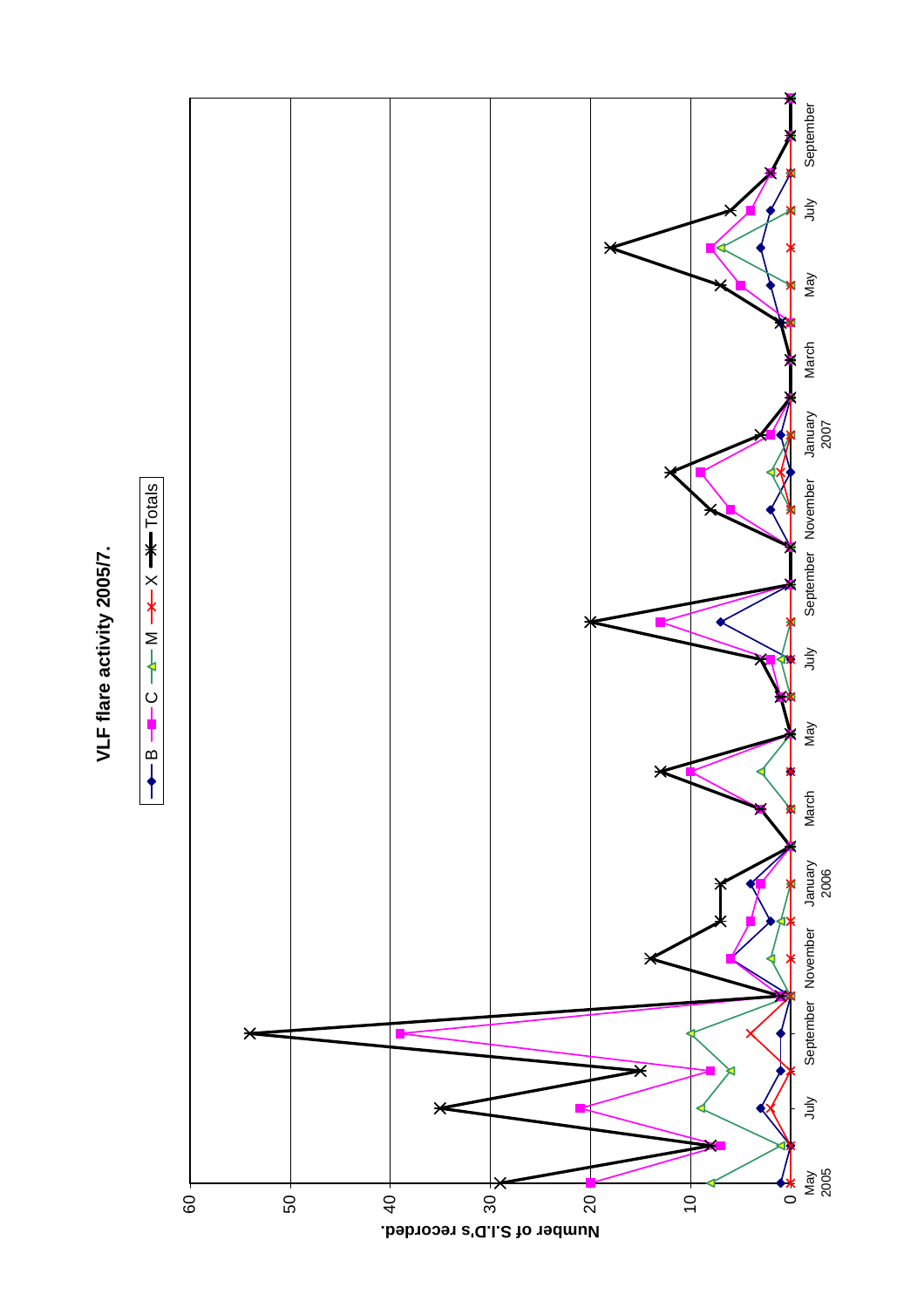With no flare activity to report, I have received 2 interesting studies of sunset and sunrise activity. The first, from Mark Edwards in Coventry, charts the changes in sunset time over the last couple of months. In each recording, the red line is the sunset time local to the observer, and the orange line is the sunset time local to the 20.9Khz transmitter in France.



It highlights the rapid changes in daylight hours at this time of year, and therefore our observing time each day. Regardless of solar activity changes, our observed SID numbers will vary with this change through the year.

The second chart, from Paul Hyde, shows the relative timing of the sunrise dip at 2 locations. My location is 52.6N, 2.2W, a distance of 164km from Paul in Basingstoke. The breaks in the 23.4kHz transmission from Germany (due east from me) serve to align the timing of the 2 recordings relative to the sunrise dip.